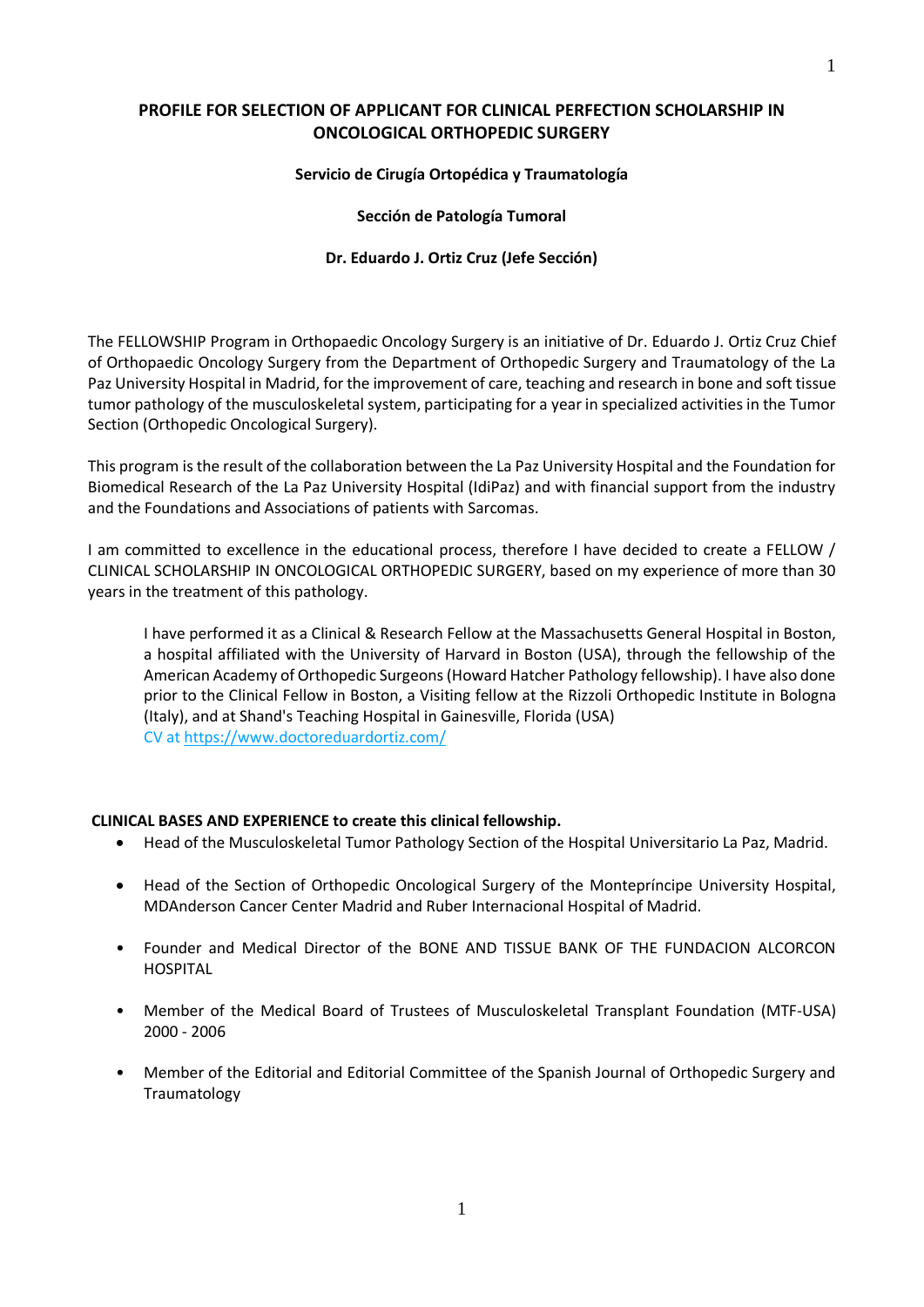• Member of the Editorial Committee of the Journal of the Latin American Society of Orthopedic Surgery and Traumatology. Director and organizer of the BONE AND SOFT TISSUE TUMOR COURSE, prior to Madrid-Boston Course, since 2000.

• Director and organizer of other national and international courses and round tables related to Bone and Soft Tissue Tumors.

• National and international speaker related with bone and soft tissue tumors: More than 100 conferences.

## **Characteristics:**

Duration 12 months, starting on January and participating in the daily healthcare activity (consultations, surgeries and inpatients rounds), in research studies.

#### **Candidate requirements:**

- 1. Have completed the residency program for Orthopedic Surgery and Traumatology (MIR) in the last 5 years and, additionally in the case of foreign applicants, have the corresponding homologation of the specialty issued by the Ministry of Education, Culture and Sports of Spain
- 2. Comply with the general requirements for public employment in the Madrid Health Service.
- 3. Having passed the European Board of Orthopedics and Traumatology (EBOT Exam) exam will be valued.
- 4. Being a member of the Spanish Society of Orthopedic Surgery and Traumatology or of the corresponding Society in your country of origin will be valued.
- 5. Have at least 3 years of professional experience in the practice as a specialist in Orthopedic Surgery and Traumatology.
- 6. Have shown interest in the field of musculoskeletal tumors during his career (courses, rotations, publications).
- 7. Assessment through a personal interview by the person in charge of the Fellow / intensification project (Dr. Eduardo J. Ortiz Cruz).
- 8. Minimum recommendation letter: # 2.
	- a. The letter issued by your current Head of Service is prioritized
	- b. In case you have performed a rotation in tumors of the musculoskeletal system in a different center from the one where you work

## **General purpose:**

1. Achieve comprehensive training with the highest quality standards in oncological orthopedic surgery from a clinical, surgical, and academic and research point of view.

## **Specific objectives**

- 1. Obtain basic knowledge about the biology and biomolecular mechanisms involved in the genesis of cancer and metastasis.
- 2. Participate actively in the conformation of multidisciplinary committees that intervene in the diagnosis and treatment of bone tumors and soft tissue tumors of the musculoskeletal system.